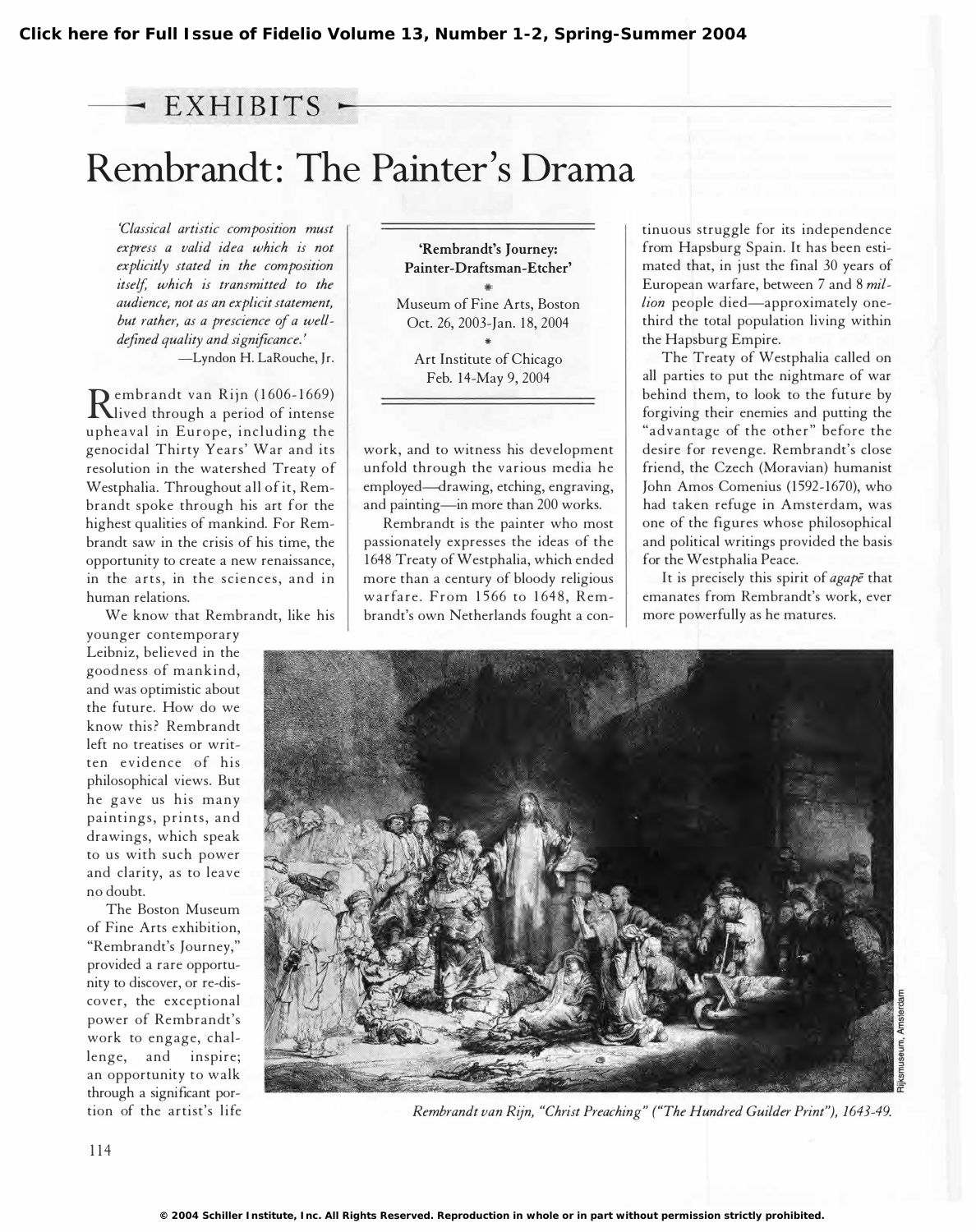#### Rembrandt's Amsterdam

Rembrandt's Amsterdam was a city of great wealth, and a center of science, culture, and learning, which saw its population quadruple, from 50,000 to 200,000. in the 50 years between 1600 and 1650. Among the world-transforming developments which took place during Rembrandt's lifetime, was the establishment of European settlements in the New World, including the voyage of the Mayflower in 1620, which included citizens of the Dutch Republic.

During the same period, when Rembrandt was growing to maturity, the revolutionary works of Shakespeare (d. 1616) began to reach the continent in translation. By 1604, Romeo and Juliet appeared in German; in 1621, The Tragedy of Titus Andronicus was translated into Dutch; a few years later, Julius Caesar, King Lear, and Hamlet were printed in German; in 1654, the Taming of the Shrew appeared in Dutch. And, while it is well known that Rembrandt, unlike many of his fellow artists, never travelled to Italy, there is evidence that he was in Shakespeare's London: he drew the gates of the city in the early 1 640's, and may have accompanied his close friend, the rabbi and teacher of Spinoza, Menasseh ben Israel, on a trip to England to convince Oliver Cromwell to open the country to Jewish immigration.

Then, there were the visits to Rembrandt's Netherlands in the 1630's by Shakespeare's "student" John Milton (16 08- 1 668), in which he met and befriended Dutch republicans such as Hugo Grotius, discussing their writings and those of Shakespeare. Milton's first idea for Paradise Lost is thought to have come from the young Grotius's polemical republican drama, Der Stadtholder.

Was Rembrandt familiar with Shakespeare's dramas and poetry ? Although we do not know, even a brief survey of his works reveals the striking fact that Rembrandt conceived of his compositions as staged dramas-from the selection of subjects, to the placement of the figures ("actors"), the light-



ing, and so forth-organized as though he were directing a great Classical drama.

#### 'Christ Preaching'

Rembrandt's dramatic skills are in full play in his masterpiece "Christ Preaching" (1648) (also known as the "Hundred Guilder Print"), etched the year of the Treaty of Westphalia, where the composition appears as an enormous proscenium stage setting. Christ is placed slightly off-center; the suggested imbalance conveys the idea of change, motion-of something about to happen. He is illuminated by a strong light from the left, coming from outside the space of the picture; but light also emanates from within the figure of Christ himself. It is by this light that we can read the expressions (and hence thoughts) portrayed on the faces of those immediately surrounding him, and in the motions of the "supporting cast" gathered to listen to his sermon. To make the action come alive, Rembrandt not only uses chiaroscuro-the contrast of light and dark to create depth and drama-but also adopts Leonardo da Vinci's sfumato, the softening of edges to reflect

Rembrandt van Rijn, "Adam and Eve," 1638.

atmospheric effects, especially around the face of Christ, whose image is rendered without definite contours. This creates both a sense of mobility, and of ambiguity-manifesting the movement of the mind-wherein we can discover for ourselves the nature of Christ.

The figure of Jesus is set against a stark background; a large, dark form rises above him, protectively, and emphasizes his central role; the other actors are riveted to his words, his presence, so that he becomes the organizing principle of the drama. The scene, chosen for its dramatic poten-

tial, is from the Gospel of Matthew: "And great multitudes followed him; and he healed them there." At the right, a crowd enters through the city gate: they are the sick, the crippled, the aged, who seek his help. To the left are the Pharisees-the religious fundamentalists, who demand to know Christ's "position" on "single issues," like divorce (Matthew 19:3-12). In front of the Pharisees, two mothers approach him, offering their children for his blessing; as Peter, at Jesus's right hand, tries to hold them back, Christ reproaches him, for "of such is the kingdom of Heaven" (Matt. 19:13-15).

Between the two mothers, a youth is seated deep in thought; he seems to be pondering his very existence. This must be the rich young man, who came to Christ seeking eternal life, but rejected the advice to sell his earthly possessions and help the poor. This identification is reinforced by the entry of a barely visible camel through the gate, reminding us of Christ's admonition that it is easier for a camel to pass through the eye of a needle, than for a rich man to enter heaven (Matt. 19:16-24).

Overall, this staging of Matthew's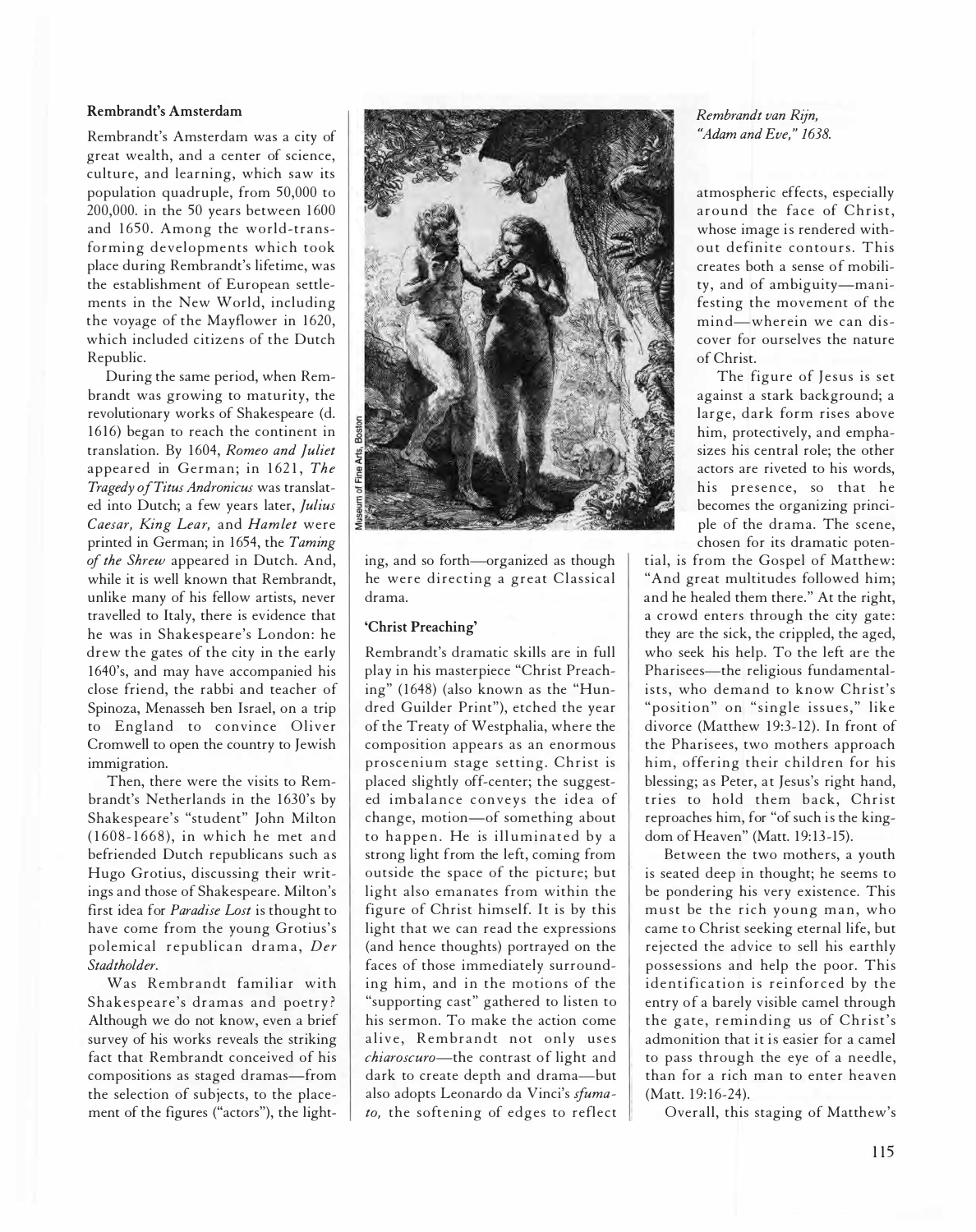# Rembrandt van Rijn, "Self-Portrait," 1629.

19th verse reflects its conclusion, that "many that are first shall be last; and the last shall be first." Rembrandt brilliantly depicts this idea metaphorically, by presenting the poor and disadvantaged with more precise definition, and greater substance, than the rich and powerful.

Is this not the idea of the Treaty of Westphalia, which was signed the very year Rembrandt made his print?

# 'Adam and Eve': Real People

In Rembrandt's etching "Adam and Eve" (1638), the stage curtain (in the form of a large tree trunk at the right of the picture) is drawn back, and our attention is drawn to the two figures lit dramatically from the back and left; so that, at first, we don't notice the huge winged serpent clinging to the the tree trunk. Rembrandt has made the familiar story entirely his own. Rembrandt's couple are often compared to Albrecht Dürer's famous engraving "The Fall of Man (Adam and Eve)" (1504), which Rembrandt undoubtedly knew well (he was an avid collector, and owned many of Dürer's prints). But, whereas Dürer followed tradition by depicting Adam and Eve as paragons of physical beauty, Rembrandt's pair is anything but. They are earthy, almost primitive-indeed, barely human, in the higher, spiritual sense. This quality is reinforced by the moment of the story Rembrandt has selected to illustrate. The pair are caught at the instant of temptation, just before committing the sin which brings about the Fall of man and the expulsion from the Garden of Eden. Eve peers at Adam with a wily expression, as he reaches for the apple she is holding. Adam is clearly the weaker figure, and this is borne out by the stance of each—he is slightly off-



balance, one foot resting insecurely on a rock, as the other seems to slide forward toward Eve, while she rests firmly on two feet at the center of the composition. Four hands dance around the guilty apple; Adam's hand, in shadow, hovers above, about to grasp it. Suddenly, we

notice the serpent hanging from the tree above them, dangling another apple from his mouth.

On the lower righthand side, Rembrandt includes another animal of the Garden, a scarcely visible elephant, a symbol of piety and temperance-qualities which are being violated by the leading players in the drama, but also, by the forces who ha ve turned all Europe into a field of carnage.

# Self-Portraits

Rembrandt's sense of drama is present in his

> Rembrandt van Rijn, "Self-Portrait Leaning on a Sill," 1639.

celebrated self-portraits as well. No other artist reproduced his own image so many times-50-60 paintings, dozens of drawings, engravings, and etchingsover such an extended period of time. These critical self-examinations can be thought of as Rembrandt's autobiography.

The MFA exhibit offers an abundance of these studies, in every media, beginning with some of the earliest drawings and etchings, dating from 1628-30, when Rembrandt was a struggling young artist in Leyden. These show us a youthful and awkward Rembrandt, using his own face to experiment in portraying various expressions and moods, at a time when he could not afford to pay a model to sit for him. Later, Rembrandt would return again and again to his own visage, as if to document for posterity his development as a human being and an artist.

A self-portrait from 1629 [SEE inside back cover, this issue], when he was about 23 years old, already reveals the genius Rembrandt was becoming. In this youthful work, he has already begun to employ the dramatic use of light and shadow, which gives his expression a sense of ambiguity, the

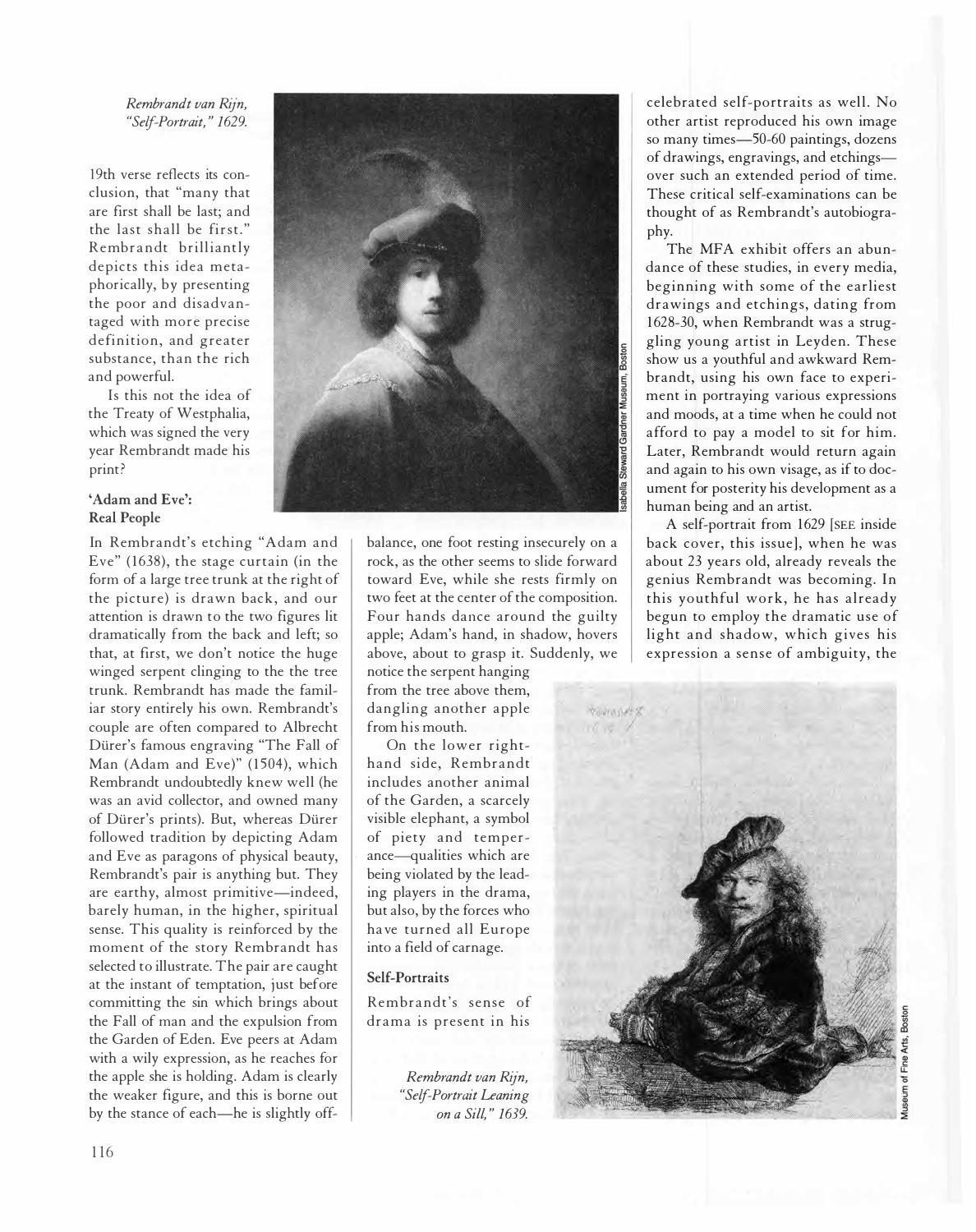sense that an idea is forming in the mind that lies behind his eyes.

Constantijn Huyghens, the powerful secretary to the Prince of Orange, himself a poet, musician, and art dealer, "discovered" Rembrandt in Leyden, and became his early patron, securing fat commissions at court for the young artist. In an unpublished autobiography written 1629-31, Huyghens (whose son Christiaan, a scientist and pioneer in optics and the science of light, was a teacher and cotlaborator of the great Leibniz) wrote about Rembrandt's 1629 painting "Judas Returning the Thirty Pieces of Silver":

"All [the expressiveness of Rembrandt's 'despairing Judas'] I compare with all the beauty that has been produced throughout the ages. This is what I would have those naive beings know, who claim (and I have rebuked them for it before) that nothing created or expressed in words today has not been expressed or created in the past. I maintain that it did not occur to Protogenes, Apelles, or Parrhasios [ancient Greek painters-BJ], nor could it occur to them, were they to return to earth, that a youth, a Dutchman, a beardless miller, could put so much into one human figure and depict it all."

Looking at this early self-portrait, it is easy to see why Huyghens was so affected. Here we see the young artist, already displaying those paradoxical qualities of self-confidence and self-



doubt: it's there in the eyes-one in shadow, one half in light; the wispy lightness of the feather in his cap, contrasted with the oversized, substantial torso, giving the youthful face weight and solidity; the serious expression, against the fanciful costume. These paradoxical juxtapositions, reinforced by the chiaroscuro and blurring of outlines (*sfumato*), create an ambiguous quality of action caught in mid -motion, the hallmark of a Classical composition. No wonder, then, that Huyghens compared



Titian, "Ariosto," c. 1510.



Raphael Sanzio, "Baldassare Castiglione," c. 1514.

# Rembrandt van Rijn, "Self-Portrait," 1659.

Rembrandt to the greatest of the Classical Greek painters.'

A decade later, Rembrandt, at age 33, gave us an etching of himself costumed as a Renaissance courtier, the "Self-Portrait Leaning on a Stone Sill" (1639). He had just moved to Amsterdam and tasted his first real success, having sold several paintings to the Stadholder (Governor) Frederik Hendrik. This self-portrait is an expression of supreme selfconfidence, in which the young artist has drawn himself with reference to the most celebrated Renais-

sance painters; for, in the year this work was executed, two famous Italian portraits were on display in Amsterdam: Raphael's " Baldassare Castiglione" (c. 15l4), and Titian's "Ariosto" (c. 1510). Rembrandt cedes nothing to these two icons of the Renaissance. In fact, he lampoons the corrupt Titian, by borrowing his window-ledge stage, but flipping the image; and, where Titian hides half his subject's face in a menacing shadow, Rembrandt-like Raphael's Castiglione-looks directly out at the viewer. Rembrandt was present at the purchase of this Raphael portrait, and made a copy of it, noting the price (an astonishing 3,500 guilders). He may not have been aware that the Portuguese agent who purchased the painting was acting on behalf of Cardinal Richelieu for Louis XIII, King of France.

In 1659, Rembrandt, now aged 53, painted what may well be his greatest self-portrait [SEE inside back cover, this issue]. What is only suggested in the earlier works, is now fully realized. Having mastered all technical issues, he is free to focus his full concentration on revealing the inner qualities of the personality. Compare the three self-portraits. In 1629, the artist is just begin-